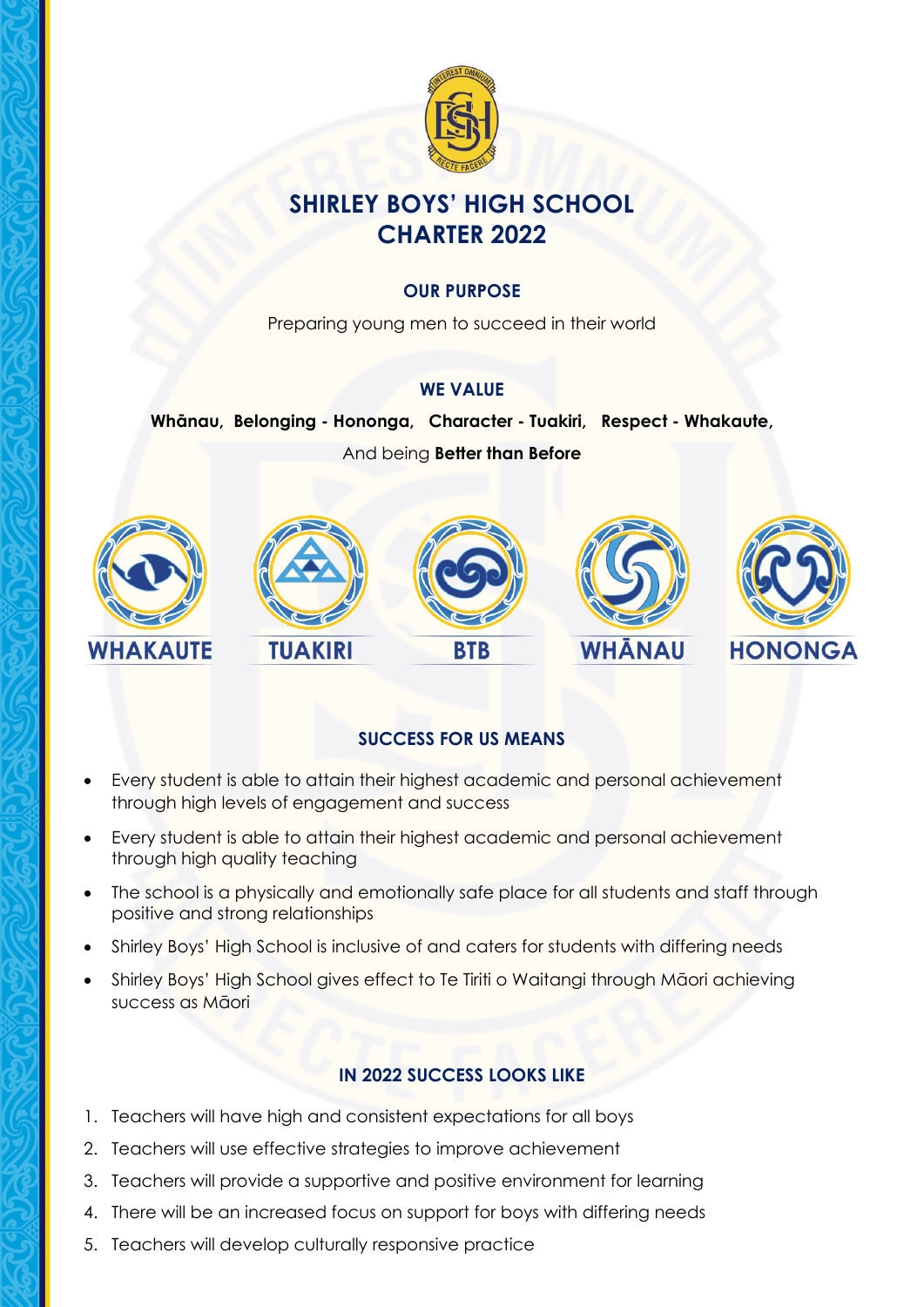# **OUR PURPOSE**

**Preparing young men to succeed in their world** 

# **WE VALUE**







**Character – Tuakiri Better than Before Whānau Belonging – Hononga Respect - Whakaute**





# **SUCCESS FOR US MEANS**

| Every student is able to attain<br>their highest academic and<br>personal achievement<br>through high levels of<br>engagement and success                                                                                                                                       | <b>Every student is able to</b><br>attain their highest<br>academic and personal<br>achievement through high<br>quality teaching                                                                                 | The school is a physically<br>and emotionally safe place<br>for all students and staff<br>through positive and strong<br>relationships                                                                                                        | <b>Shirley Boys' High School is</b><br>inclusive of and caters for<br>students with differing needs                                                                                                                                                 | <b>Shirley Boys' High School</b><br>gives effect to Te Tiriti o<br><b>Waitangi through Māori</b><br>achieving success as Māori                                                                                                                       |
|---------------------------------------------------------------------------------------------------------------------------------------------------------------------------------------------------------------------------------------------------------------------------------|------------------------------------------------------------------------------------------------------------------------------------------------------------------------------------------------------------------|-----------------------------------------------------------------------------------------------------------------------------------------------------------------------------------------------------------------------------------------------|-----------------------------------------------------------------------------------------------------------------------------------------------------------------------------------------------------------------------------------------------------|------------------------------------------------------------------------------------------------------------------------------------------------------------------------------------------------------------------------------------------------------|
| High expectations and<br>continuous improvement<br>for all<br>Engaging learning that<br>that leads to improved<br>student achievement<br>Tracking and monitoring of<br>$\bullet$<br>student achievement<br>High levels of attendance<br>High participation in co-<br>curricular | • A focus on literacy<br>Effective teaching of<br>engaging curriculum<br>Effective, relevant and<br>flexible professional<br>learning<br>• Strong self-review<br>Recruitment and retention<br>of excellent staff | • A supportive, calm and<br>caring learning<br>environment<br>Recognition of the Shirley<br>Boys' High School culture<br>and values<br>Promotion and<br>acknowledgement of<br>positive behaviour<br>Good engagement with<br>family and whanau | Identification and support<br>for students with differing<br>needs<br>Use of data to support<br>teachers and students<br>• Tracking and support for<br>students at risk of not<br>achieving<br>• Alternative educational<br>and vocational pathways | Commitment to Māori<br>boys achieving<br>educational success as<br>Māori<br>• A focus on culturally<br>responsive practice<br>Implementation of the<br>Aotearoa Histories<br>curriculum and<br>Mātauranga Māori<br>Engagement with Ngai<br>Tūāhuriri |